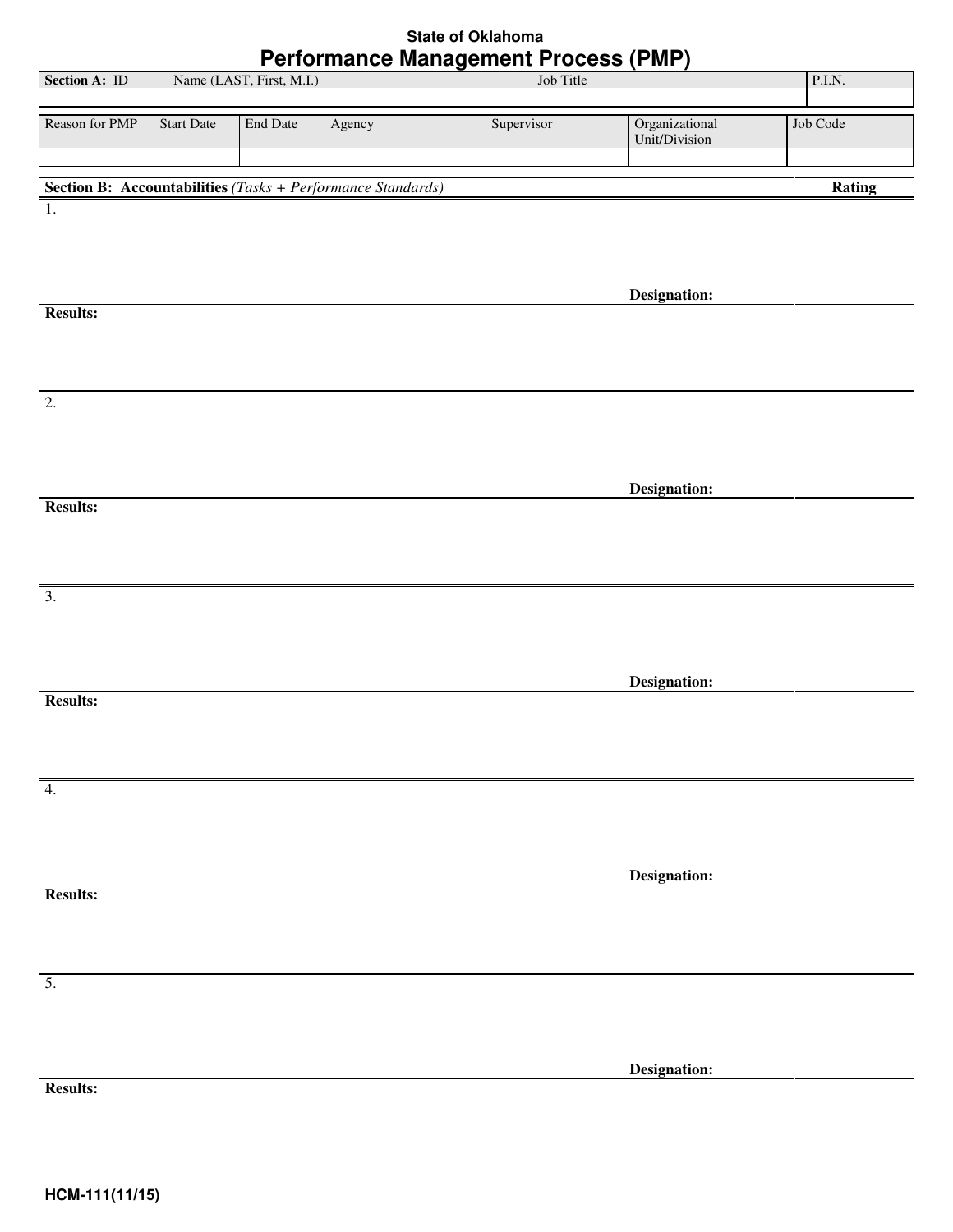Page 2

| ID                            | Name (LAST, First, M.I.)                                                                                                                                                | Job Title           | P.I.N. |
|-------------------------------|-------------------------------------------------------------------------------------------------------------------------------------------------------------------------|---------------------|--------|
|                               |                                                                                                                                                                         |                     |        |
|                               | <b>Section B: Accountabilities</b> (Tasks + Performance Standards)                                                                                                      |                     | Rating |
| 6.                            |                                                                                                                                                                         |                     |        |
|                               |                                                                                                                                                                         |                     |        |
|                               |                                                                                                                                                                         |                     |        |
|                               |                                                                                                                                                                         |                     |        |
|                               |                                                                                                                                                                         | <b>Designation:</b> |        |
| <b>Results:</b>               |                                                                                                                                                                         |                     |        |
|                               |                                                                                                                                                                         |                     |        |
|                               |                                                                                                                                                                         |                     |        |
|                               |                                                                                                                                                                         |                     |        |
| 7.                            |                                                                                                                                                                         |                     |        |
|                               |                                                                                                                                                                         |                     |        |
|                               |                                                                                                                                                                         |                     |        |
|                               |                                                                                                                                                                         | <b>Designation:</b> |        |
| <b>Results:</b>               |                                                                                                                                                                         |                     |        |
|                               |                                                                                                                                                                         |                     |        |
|                               |                                                                                                                                                                         |                     |        |
|                               |                                                                                                                                                                         |                     |        |
| 8.                            |                                                                                                                                                                         |                     |        |
|                               |                                                                                                                                                                         |                     |        |
|                               |                                                                                                                                                                         |                     |        |
|                               |                                                                                                                                                                         |                     |        |
|                               |                                                                                                                                                                         | <b>Designation:</b> |        |
| <b>Results:</b>               |                                                                                                                                                                         |                     |        |
|                               |                                                                                                                                                                         |                     |        |
|                               |                                                                                                                                                                         |                     |        |
| For Supervisors/Managers Only |                                                                                                                                                                         |                     |        |
|                               | 9. Performance Management Accountability:                                                                                                                               |                     |        |
|                               | -- Provides continuous feedback to employees using specific terms regarding work performance                                                                            |                     |        |
|                               | -- Conducts annual performance appraisals according to policy                                                                                                           |                     |        |
|                               | -- Helps employees identify areas of strength and areas for development<br>-- Instructs and demonstrates ways that employees may improve performance or gain new skills |                     |        |
|                               | -- Encourages feedback from employees regarding performance management                                                                                                  |                     |        |
| -- Other:                     |                                                                                                                                                                         |                     |        |
|                               |                                                                                                                                                                         | <b>Designation:</b> |        |
| <b>Results:</b>               |                                                                                                                                                                         |                     |        |
|                               |                                                                                                                                                                         |                     |        |
|                               |                                                                                                                                                                         |                     |        |
|                               |                                                                                                                                                                         |                     |        |

## **Section C: Overall Accountability Rating**

- \* If all Accountabilities are Meets Standards or below, then the Overall Accountability Rating cannot be Exceeds Standards.
- \* If any *critical* Accountability is Does Not Meet Standards, then the Overall Accountability Rating cannot be Exceeds Standards.
- \* If any three Accountabilities are either Needs Improvement or Does Not Meet Standards, then the Overall Accountability Rating cannot be Exceeds Standards.

## **Overall Accountability Rating:**

(Enter the Overall Accountability Rating again in Section E.)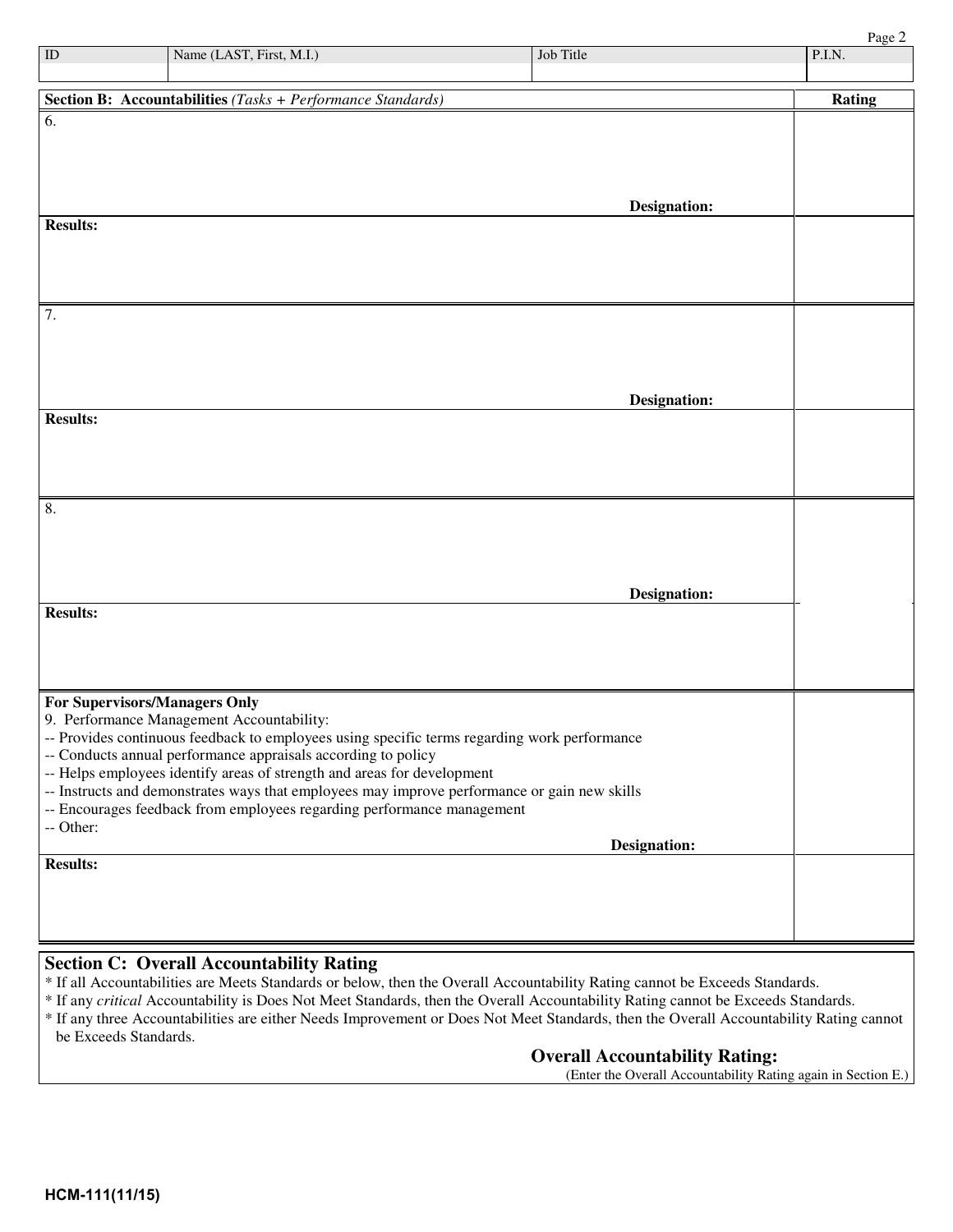| ID                            | Name (LAST, First, M.I.)                                                                         | Job Title | P.I.N. |
|-------------------------------|--------------------------------------------------------------------------------------------------|-----------|--------|
|                               |                                                                                                  |           |        |
| <b>Section D: Behaviors</b>   | 1. Customer Service Orientation                                                                  |           | Rating |
|                               |                                                                                                  |           |        |
|                               |                                                                                                  |           |        |
|                               |                                                                                                  |           |        |
|                               |                                                                                                  |           |        |
| <b>Results:</b>               |                                                                                                  |           |        |
|                               |                                                                                                  |           |        |
|                               |                                                                                                  |           |        |
| 2. Teamwork                   |                                                                                                  |           |        |
|                               |                                                                                                  |           |        |
|                               |                                                                                                  |           |        |
|                               |                                                                                                  |           |        |
| <b>Results:</b>               |                                                                                                  |           |        |
|                               |                                                                                                  |           |        |
|                               |                                                                                                  |           |        |
|                               |                                                                                                  |           |        |
| 3. Problem-Solving Initiative |                                                                                                  |           |        |
|                               |                                                                                                  |           |        |
|                               |                                                                                                  |           |        |
|                               |                                                                                                  |           |        |
| <b>Results:</b>               |                                                                                                  |           |        |
|                               |                                                                                                  |           |        |
|                               |                                                                                                  |           |        |
| 4. Leadership                 |                                                                                                  |           |        |
|                               |                                                                                                  |           |        |
|                               |                                                                                                  |           |        |
|                               |                                                                                                  |           |        |
|                               |                                                                                                  |           |        |
| <b>Results:</b>               |                                                                                                  |           |        |
|                               |                                                                                                  |           |        |
|                               |                                                                                                  |           |        |
|                               | 5. Observing Work Hours and Using Leave (Do not consider any leave that is approved under FMLA.) |           |        |
|                               |                                                                                                  |           |        |
|                               |                                                                                                  |           |        |
|                               |                                                                                                  |           |        |
| <b>Results:</b>               |                                                                                                  |           |        |
|                               |                                                                                                  |           |        |
|                               |                                                                                                  |           |        |
|                               |                                                                                                  |           |        |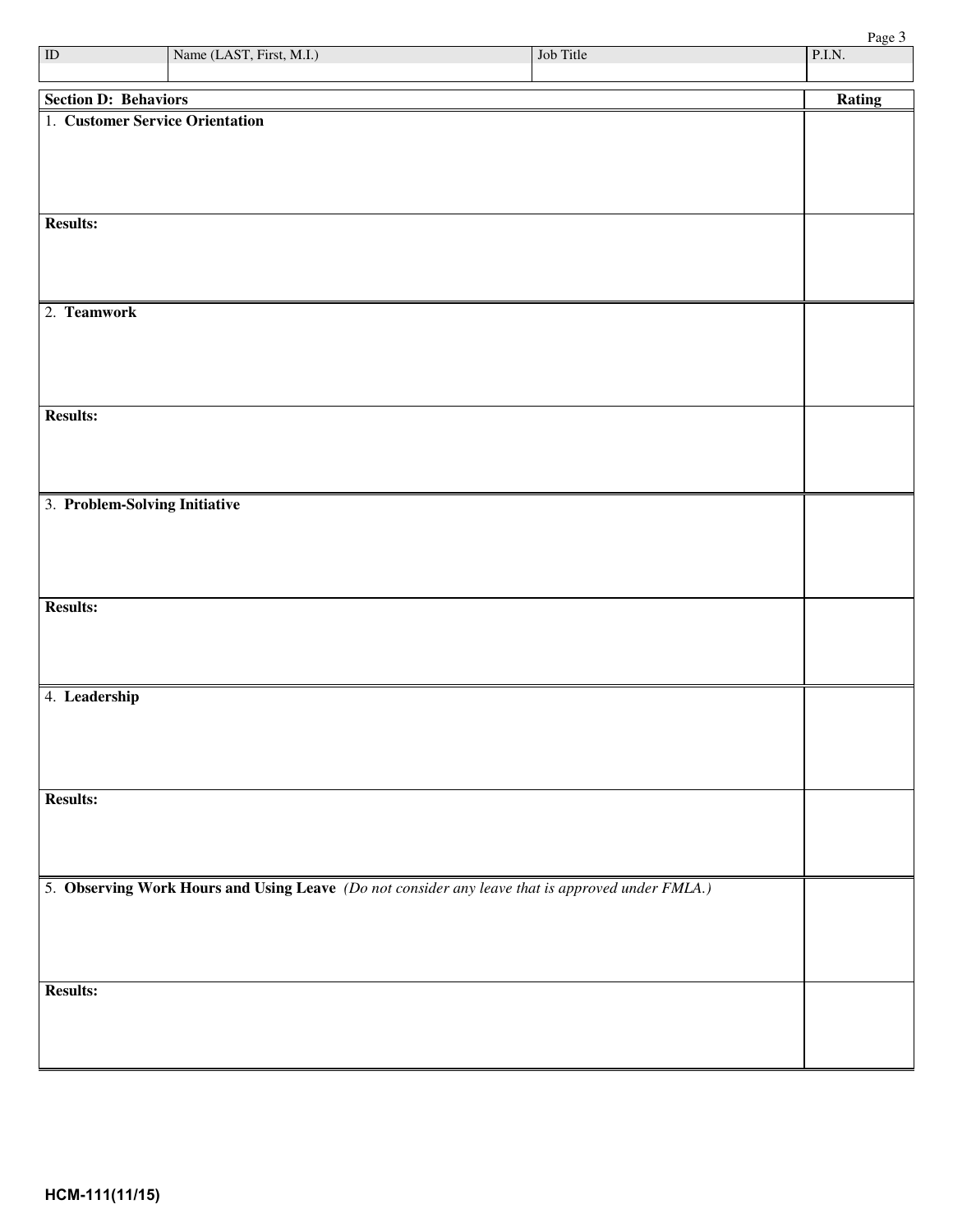| $\mathop{\rm ID}$        | Name (LAST, First, M.I.)                                                                                                                                       | Job Title                             | Page 4<br>P.I.N. |
|--------------------------|----------------------------------------------------------------------------------------------------------------------------------------------------------------|---------------------------------------|------------------|
|                          |                                                                                                                                                                |                                       |                  |
|                          | <b>Section E: Overall Performance Rating</b>                                                                                                                   |                                       |                  |
|                          | 1. Enter the Overall Accountability Rating (from Section C):                                                                                                   |                                       |                  |
|                          |                                                                                                                                                                | <b>Overall Accountability Rating:</b> |                  |
|                          | 2. To arrive at an Overall Performance Rating, consider the ratings on the Behaviors:                                                                          |                                       |                  |
|                          | * If two or more Behaviors are Does Not Meet Standards, then the Overall Performance Rating must be one level lower than the<br>Overall Accountability Rating. |                                       |                  |
|                          | * If two or more Behaviors are Exceeds Standards, then the Overall Performance Rating may be one level higher than the Overall<br>Accountability Rating.       |                                       |                  |
|                          | 3. Record the Overall Performance Rating:                                                                                                                      |                                       |                  |
|                          |                                                                                                                                                                | <b>Overall Performance Rating:</b>    |                  |
|                          | <b>Section F: Summary / Development Plan</b>                                                                                                                   |                                       |                  |
|                          |                                                                                                                                                                |                                       |                  |
|                          | <b>Performance Strengths:</b>                                                                                                                                  |                                       |                  |
|                          |                                                                                                                                                                |                                       |                  |
|                          |                                                                                                                                                                |                                       |                  |
|                          |                                                                                                                                                                |                                       |                  |
|                          |                                                                                                                                                                |                                       |                  |
|                          |                                                                                                                                                                |                                       |                  |
|                          |                                                                                                                                                                |                                       |                  |
|                          |                                                                                                                                                                |                                       |                  |
|                          | <b>Performance Areas for Development:</b>                                                                                                                      |                                       |                  |
|                          |                                                                                                                                                                |                                       |                  |
|                          |                                                                                                                                                                |                                       |                  |
|                          |                                                                                                                                                                |                                       |                  |
|                          |                                                                                                                                                                |                                       |                  |
|                          |                                                                                                                                                                |                                       |                  |
|                          |                                                                                                                                                                |                                       |                  |
|                          |                                                                                                                                                                |                                       |                  |
|                          |                                                                                                                                                                |                                       |                  |
|                          |                                                                                                                                                                |                                       |                  |
| <b>Development Plan:</b> |                                                                                                                                                                |                                       |                  |
|                          |                                                                                                                                                                |                                       |                  |